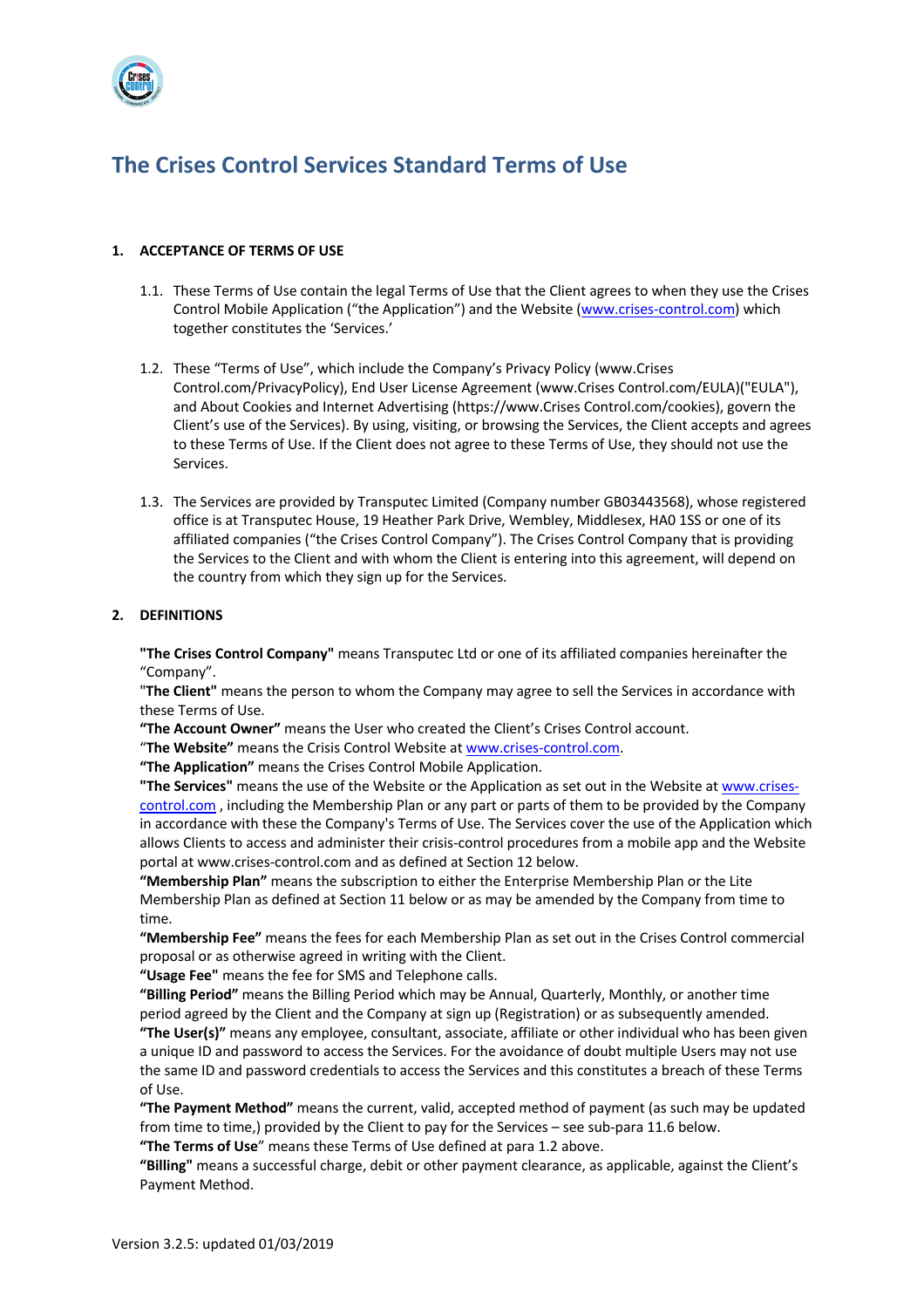

**"Credits"** mean a refund, discount, or other consideration to the Client in the Company's sole and absolute discretion – see Sub-para 11 and para 13 below.

**"The Crises Control Software**" means the source or compiled code of the Application or the Website which operates the Services and which is designed to enable Push, SMS, Phone and Email messages to be sent through mobile devices.

**"The Account Owner**" means the member who created the Crises Control account and whose Payment Method is charged.

**"The Parties"** means both the Client and the Company.

**"Charges"** means the charges incurred by the Users with their respective mobile network provider 'Mobile Provider' when using the Services.

**"Registration"** means the acceptance of these Terms of Use.

**"Terms of Use**" means the current version of these Terms of Use.

# **3. CHANGE TO TERMS OF USE**

The Company may, from time to time, change these Terms of Use, including the Privacy Policy, and EULA. Such revisions shall be effective immediately; provided however, for existing members, such revision shall, unless otherwise stated, be effective 30 days after posting.

#### **4. COMMUNICATION PREFERENCES**

By using the Services, the Client consents to receiving electronic communications from the Company relating to the Client's account. These communications may involve sending emails to the Client's email address provided during Registration, or posting communications on the Services (either Website or Application), or in the "Your Account" page of the Website and will include notices about the Client's account (e.g., payment authorisations, change in password or Payment Method, confirmation e-mails and other transactional information) and are part of the Client's relationship with the Company. The Client agrees that any notice, agreements, disclosure or other communications that the Company sends to the Client electronically will satisfy any legal communication requirements, including that such communications be in writing. The Client also consents to receiving certain other communications from the Company, such as newsletters about new Crises Control features and content, special offers, promotional announcements and customer surveys via email or other methods. If the Client no longer wishes to receive certain non-transactional communications, they should let the Company know by email and the Company will remove the Client's name from the Company's marketing database. Please review the Company's Privacy Policy at www.Crises Control.com/Privacy Policy for further detail on the Company's marketing communications.

# **5. SYSTEM REQUIREMENTS**

- 5.1. In order to use the Application, the Client is required to have a compatible handheld device, 3G or higher telephone connection, Wi-Fi internet access, and the necessary minimum specifications ('Software Requirements').
- 5.2. The Software Requirements are as follows:
	- I. Apple Platform; iPhone 4 or higher, or iPad
	- II. Android platform; any mobile phone, tablet or player which runs Android V4.03 or higher.
	- III. Android OS 3.2 or later or as advertised on the Website at www.crises-control.com.
	- IV. The Client hereby acknowledges that these minimum requirements may change from time to time, without notice, and that the Company makes no representations as to the accuracy of the Software Requirements defined in this Section 5.
- 5.3. The Client may be required to obtain software and / or hardware updates or upgrades from time to time as may be necessary for the continued use of the Services.
- 5.4. The Client hereby acknowledges and agrees that such system requirements as specified under this Section 5 remain their responsibility.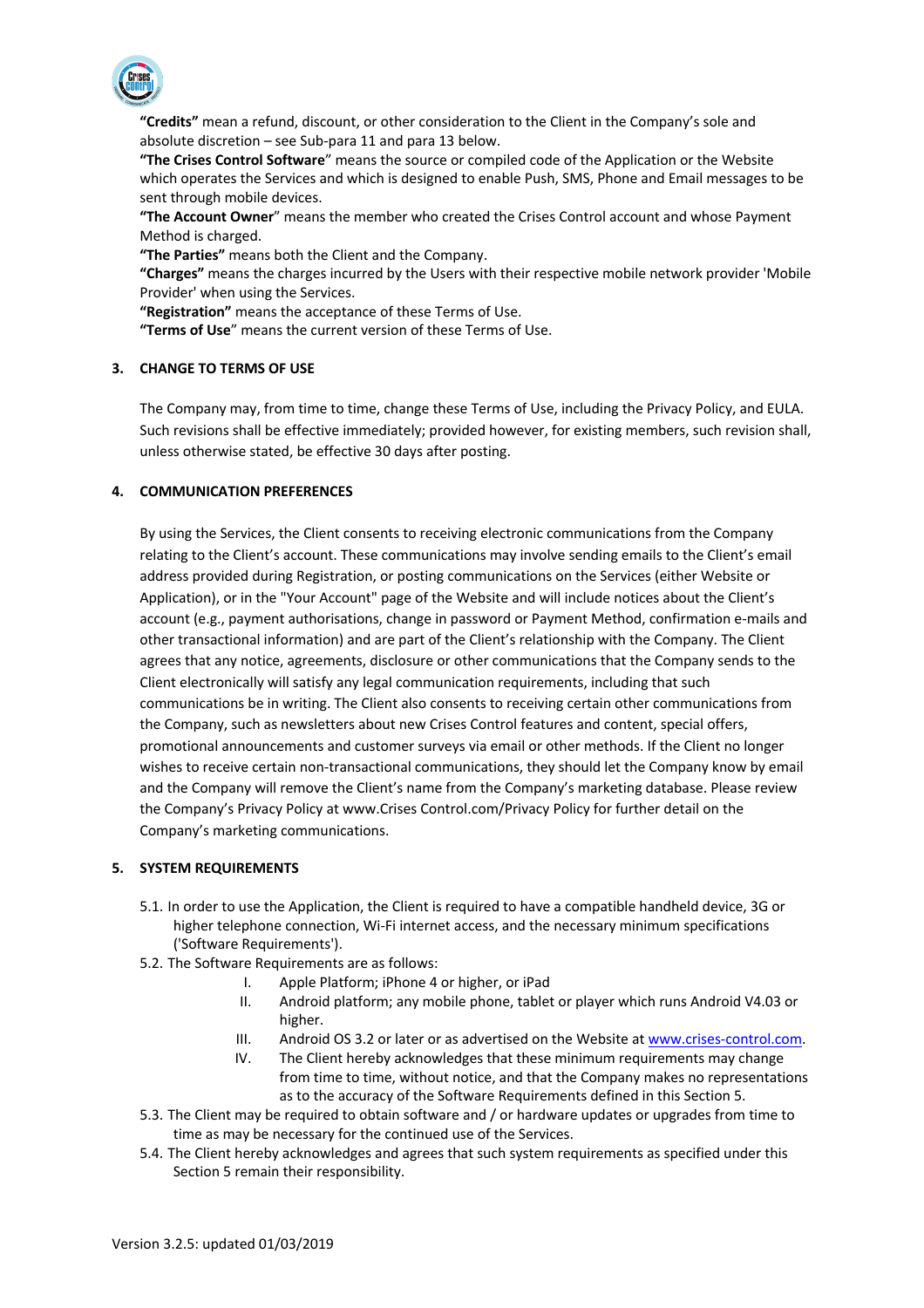

# **6. SERVICE DELIVERY**

6.1. Availability of the Services – The Company has taken every care in the preparation of the Services. However, as certain technical matters may be beyond their control, the Company cannot guarantee that the Client will have uninterrupted access to the Services at all times or that there will be no delays, failures, errors or omissions or loss of transmitted information - see Section 16, Disclaimer of Warranties and Limitation of Liability.

# **7. CHARGES**

- 7.1. The Company will not charge the Client for the use of the Services other than for those Fees outlined under Section 11 Membership, and Section 13 Cancellation below.
- 7.2. The Client acknowledges that the Client's terms of agreement with their respective mobile network provider ('Mobile Provider') will continue to apply when using the Services. As a result, the Client may be charged by the Mobile Provider for access to network connection Services for the duration of the connection while accessing the Services, or any such third party charges as may arise.
- 7.3. The Client accepts responsibility for any such charges that arise under para 7.2 above.
- 7.4. If the Client is not the bill payer for the mobile phone or handheld device being used to access the Services, the Client will be assumed to have received permission from the bill payer for using the Services.

# **8. AGREED SERVICE AND RESERVATION OF RIGHTS**

The Company will endeavour to advise the Client of any essential impending variation from the agreed Services as soon as soon as possible.

The Company reserves the right to change, add, subtract or in any way alter these Terms of Use without the prior consent of the Client.

# **9. INTELLECTUAL PROPERTY**

- 9.1. Copyright. The Services, including all content provided on the Website and the Application, is protected by UK and international copyright, trade secret or other intellectual property laws and treaties.
- 9.2. The Intellectual Property in the Services shall remain with the Company at all times.
- 9.3. If payment in full is not made in accordance with these terms of use or as agreed in any conditions of contract between the Client and the Company, the Company may withdraw the Services to the Client forthwith and if the requirement is not immediately complied with the Company shall be entitled at any time to withdraw the Services without prejudice to any other remedy that may be available to the Company, without further liability.

# **10. LIMITATION OF LIABILTY**

The Client is solely responsible for any use made of the Services. The Company is not responsible under these Terms of Use for any use of, or inability of the Client to use the Services unless arising from a breach of the Company's obligations under these Terms of Use. Except in the case of personal injury due to the Company's direct negligence, any liability of any party under these terms of agreement shall be limited to 100% of the price paid for the Services. The Company shall not be liable, under these Terms of Use in any circumstances for any consequential or indirect loss, damage, injury (other than personal injury or death resulting from the Company's direct negligence), loss of profits, loss of business, internal management time, or third party claim arising from or in connection with the use of, or the inability to use the Services.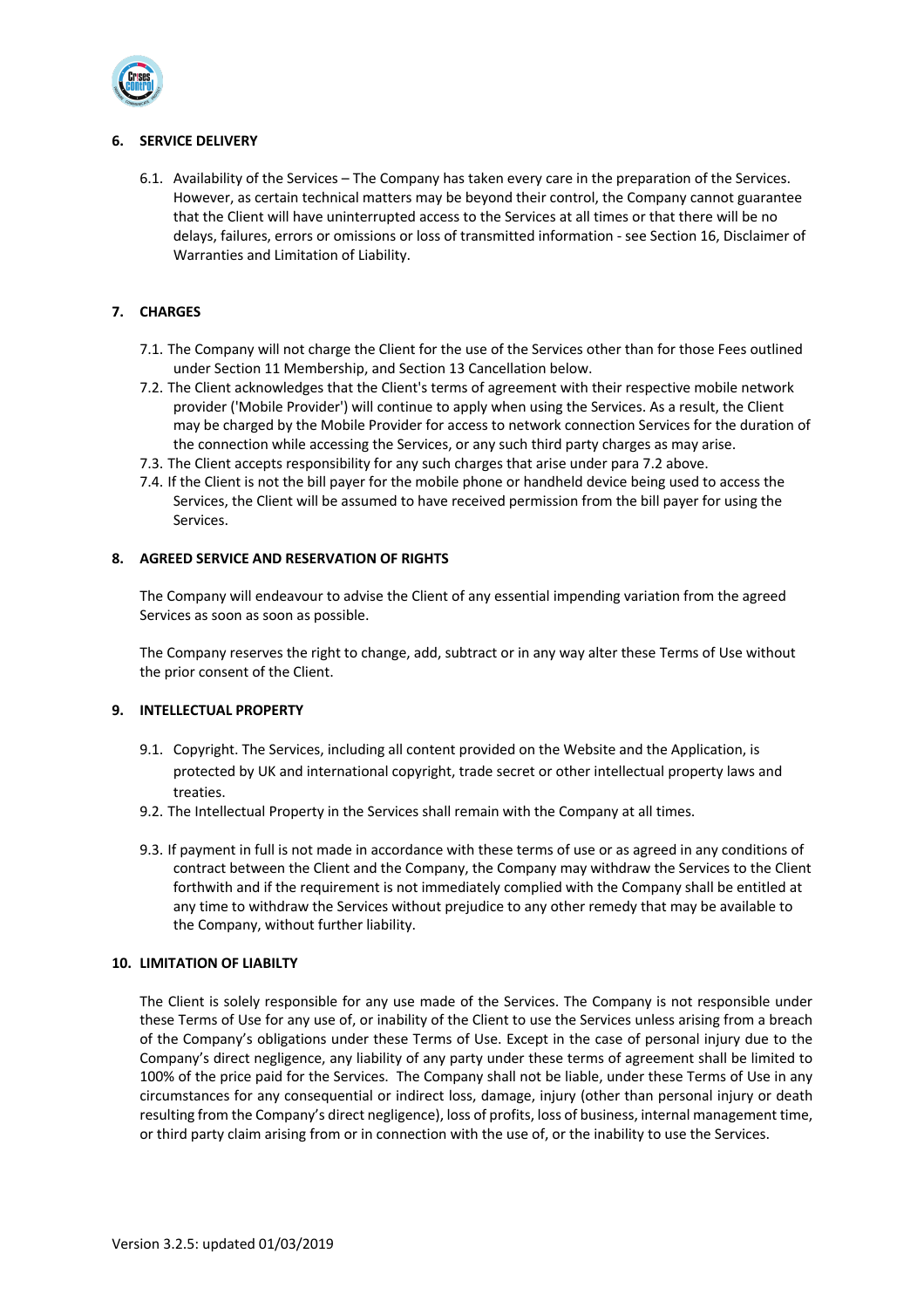

# **11. MEMBERSHIP, BILLING AND CANCELLATION**

# **11.1. Membership plan**

The Company provides the following Membership Plans:

| <b>Membership plans</b> |                                                                         |
|-------------------------|-------------------------------------------------------------------------|
| Lite                    | See website for details. https://www.crises-control.com/package-plans/. |
|                         | Limited number of Users.                                                |
|                         | Usage Fee (e.g. SMS texts and telephone calls).                         |
| Enterprise              | See website for details. https://www.crises-control.com/package-plans/. |
|                         | Unlimited number of Users plus additional modules.                      |
|                         | Usage Fee (e.g. SMS texts and telephone calls).                         |

# **11.2. Lite and Enterprise Membership Plans**

- 11.2.1. These Membership Plans start when a Client signs up (Registration) to use the Services by completing the Registration process.
- 11.2.2. The Membership Plan will automatically renew at the end of the Billing Period unless cancelled in accordance with Section 13 below.

# **11.3. Membership**

- 11.3.1. *Ongoing Membership*. The Client's Membership Plan will continue to the end of the agreed Billing Period unless and until the Client cancels their Membership Plan or the Company terminates it. The Client must provide the Company with a current, valid, accepted method of payment (as such may be updated from time to time, "Payment Method") to use the Services. The Company will bill the Membership Fee to the Client's Payment Method. The Client must cancel their Membership Plan giving one month's notice before it renews automatically at the end of the Billing Period in order to avoid billing for the next Billing Period's Membership Fees to the Client's Payment Method
- **11.3.2.** *Differing Memberships.* The Company may offer a number of Membership Plans including special promotional packages or memberships with differing conditions and limitations. Any materially different terms from those described in these Terms of Use will be disclosed at signup or in other communications made available to the Client. The Client can find specific details regarding their membership by visiting the Website and clicking on the "Login" link. The Company reserves the right to modify, terminate or otherwise amend their offered Membership Plans.

# **11.4. Fees**

- 11.4.1. The Membership Fee for each Plan shall be as set out in the Crises Control commercial proposal or as otherwise agreed with the Client. They will be billed in advance at the beginning of the Billing Period.
- 11.4.2. **Membership Fee (subscription)**: The recurring Membership Fee may be for one year or other period agreed with the Company at Registration and will be automatically recharged at the end of the membership period, unless cancelled in accordance with Section 13 below.
- 11.4.3. **Usage**: This covers SMS messages and telephone calls. Please refer to the Crises Control Website at https://www.crises-control.com/call-and-sms-tariff.html. As usage charges are incurred they will be deducted from the credit balance of the Client's account.

The Client may add additional credit to their account by visiting the Crises Control Website or by using one of the other means of payment accepted by the Company from time to time.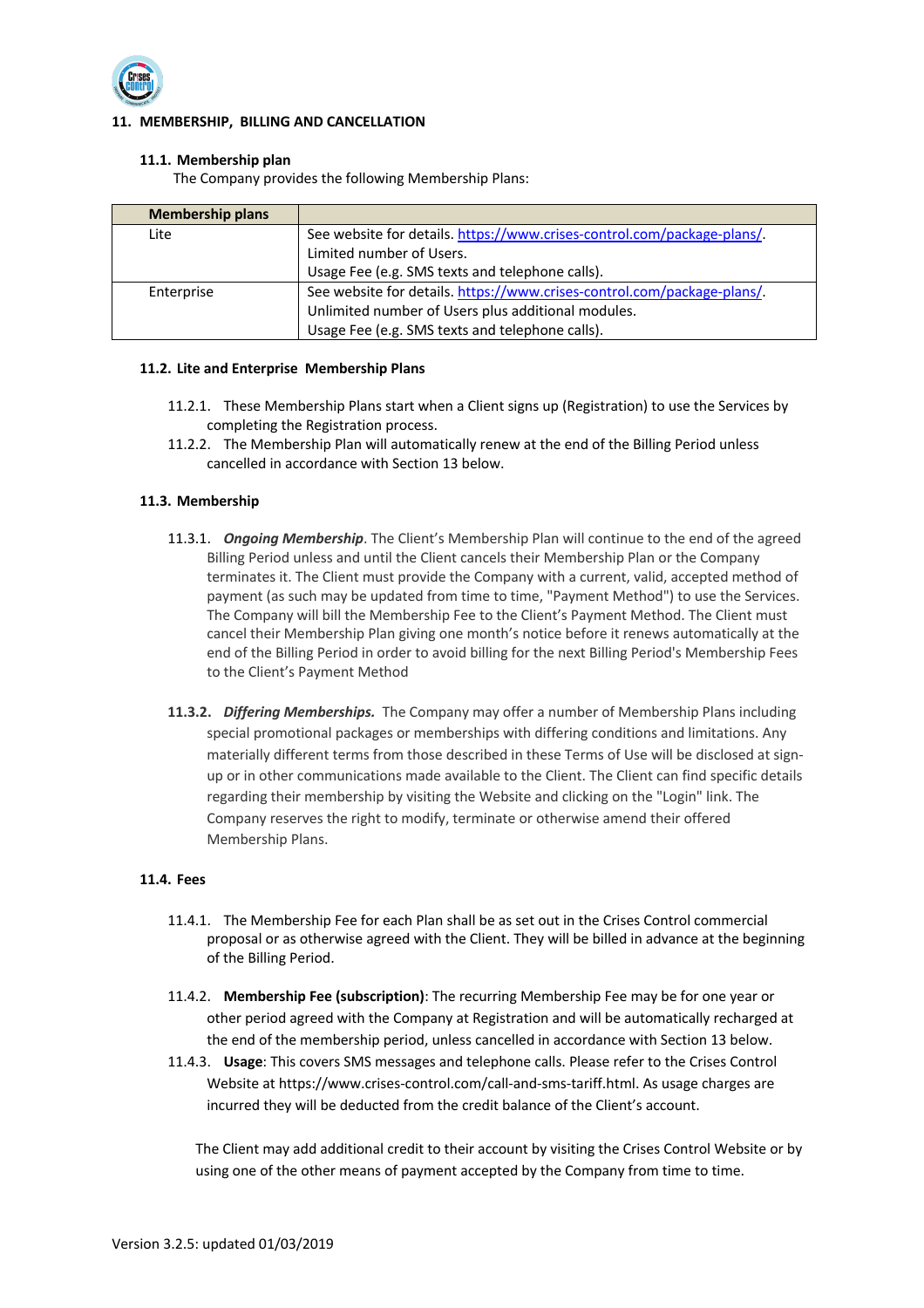

11.4.4. The Company reserves the right to change these fees from time to time and will notify the Client of any changes 30 days in advance.

# **11.5.Billing**

- 11.5.1. **Recurring Billing**. By starting their Membership Plan, the Client authorises the Company to charge them the agreed Membership Fee for the Billing Period at the then current rate, and any other charges they may incur in connection with their use of the Services to their Payment Method. The Client acknowledges that the amount billed may vary for reasons that may include differing amounts due to promotional offers, telephone and SMS charges and/or changing or adding a Membership Plan, and the Client authorises the Company to charge their Payment Method for such varying amounts, which may be billed during the Billing Period in one or more charges.
- 11.5.2. **Price Changes**. The Company reserves the right to adjust pricing for the Services or any components thereof in any manner and at any time as they may determine in their sole and absolute discretion. Except as otherwise expressly provided for in these Terms of Use, any price changes to the Services will take effect following 30 days email notice to the Client.
- 11.5.3. **Billing Cycle.** The Membership Fee for the Services will be billed at the beginning of the Billing Period of the paying portion of the Client's membership and Billing Period thereafter unless and until they cancel their Membership Plan. The Company will automatically bill the Client's Payment Method at the beginning of each Billing Period on the calendar day corresponding to the commencement of their paying the Membership Fee. Membership Fees are fully earned by the Company upon payment and are not refundable. The Company reserves the right to change the timing of their billing, in particular, as indicated below, if the Client's Payment Method has not been successfully settled. In the event the Client's paying membership began on a day not contained in a subsequent month, the Company may bill the Client's Payment Method on a day in the applicable month or such other day as the Company may deem appropriate. The Client's renewal date may change due to changes in the Client's Membership Plan. The Client is advised to visit the Website and click on the "View billing details" link on the "Your Account" page to see the commencement date for their next renewal period. The Company may authorise the Client's Payment Method in anticipation of membership or service-related charges.
- 11.5.4. **No Refunds**. PAYMENTS ARE NONREFUNDABLE AND THERE ARE NO REFUNDS OR CREDITS FOR PARTIALLY USED PERIODS. Following any cancellation, however, the Client will continue to have access to the Services through to the end of the Client's current Billing Period. At any time, and for any reason, the Company may provide a refund, discount, or other consideration to some or all of their members. The amount and form of such Credits, and the decision to provide them, are at the Company's sole and absolute discretion. The provision of Credits in one instance does not entitle the Client to Credits in the future for similar instances, nor does it obligate the Company to provide Credits in the future, under any circumstance.
- 11.5.5. **Cancellation.** The Client may cancel their Membership Plan at any time, and they will continue to have access to the Services through to the end of their billing period. THE COMPANY DOES NOT PROVIDE REFUNDS OR CREDITS FOR ANY PARTIAL BILLING PERIODS.

#### **11.6. Payment Method**

Payment shall be by the agreed Payment Method. Billing shall be at the beginning of the agreed Billing Period and debited from the Client's agreed Payment Method. It is the Client's responsibility to ensure that the details given in the Payment Method are accurate and up to date at all times. The Client may edit their Payment Method information by visiting the Website and clicking on the "Your Account" link, available at the top of the pages of the Website. If a payment is not successfully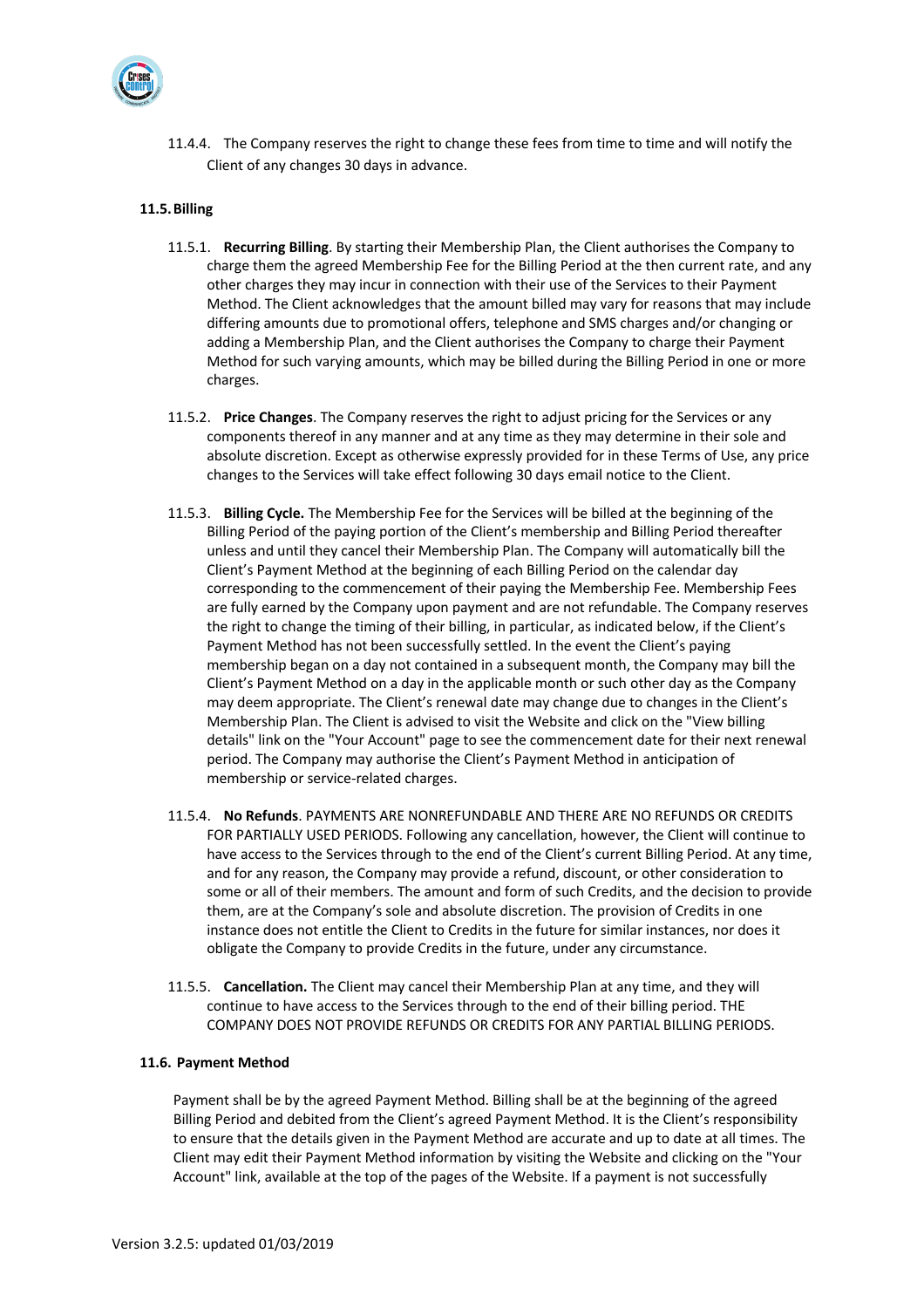

settled, due to expiration, insufficient funds, or otherwise, and the Client does not edit their Payment Method information or cancel their account (see, "Cancellation" below), the Client remains responsible for any uncollected amounts and authorises the Company to continue billing the Payment Method, or as it may be updated or seek to recover them by other lawful means. This may result in a change to the Client's payment billing dates. This Section shall survive the termination of the Services.

# **11.7. Price changes**

The Company reserve the right to adjust pricing for the Services or any components thereof in any manner and at any time as the Company may determine in its sole and absolute discretion. Price changes shall be effective immediately for new members and at the beginning of the next billing period for existing customers except as otherwise expressly provided for in these Terms of Use. Any price changes to the Services will take effect following 30 days email notice to the Client.

# **11.8. Billing Period**

The Billing Period may be Annual, Quarterly, Monthly, or other time period where specifically agreed in writing by the Client and the Company at sign up or as subsequently mutually agreed in writing.

# **12. THE SERVICES**

- 12.1.A User must be 18 years of age, or the age of majority in their country, to become a member of the Services.
- 12.2.During the Client's Membership Plan, the Company grants to the Client a limited, non-exclusive, nontransferable, licence to access and use the Services. Except for the foregoing limited licence, no right, title or interest shall be transferred to the Client.
- 12.3. The Company will use technology to verify the Client's geographic location.
- 12.4. The Company continually updates the Services. In addition, the Company continually tests various aspects of the Services, including the Website, user interfaces, Membership Plans, and promotional features. The Company reserves the right to, and by using the Services the Client agrees that the Company may, include them in or exclude them from these tests without notice. The Company reserves the right at their sole and absolute discretion to make changes from time to time and without notice in how the Company offers and operate the Services.
- 12.5. The Client agrees to use the Services, including all features and functionalities associated therewith, in accordance with all applicable laws, rules and regulations, or other restrictions on the use of the Services or content therein. The Client agrees not to reproduce, distribute, modify, display, publish, license, create derivative works from, offer for sale, or use (except as explicitly authorised in these Terms of Use) information contained on or obtained from or through the Services without express written permission from the Company or its affiliates . The Client also agrees not to: circumvent, remove, alter, deactivate, degrade or thwart any of the protections in the Services; use any robot, spider, scraper or other automated means to access the Services; decompile, reverse engineer or disassemble any software or other products or processes accessible through the Services; insert any code or product or manipulate the content of the Services in any way; or, use any data mining, data gathering or extraction methods. In addition, the Client agrees not to upload, post, e-mail or otherwise send or transmit any material designed to break, interrupt, destroy or limit the functionality of any computer software or hardware or telecommunications equipment associated with the Services, including any software viruses or any other computer code, files or programs.
- 12.6. The Client is responsible for all Internet access charges. The Client is also advised to check with their Internet provider for information on possible Internet data usage charges.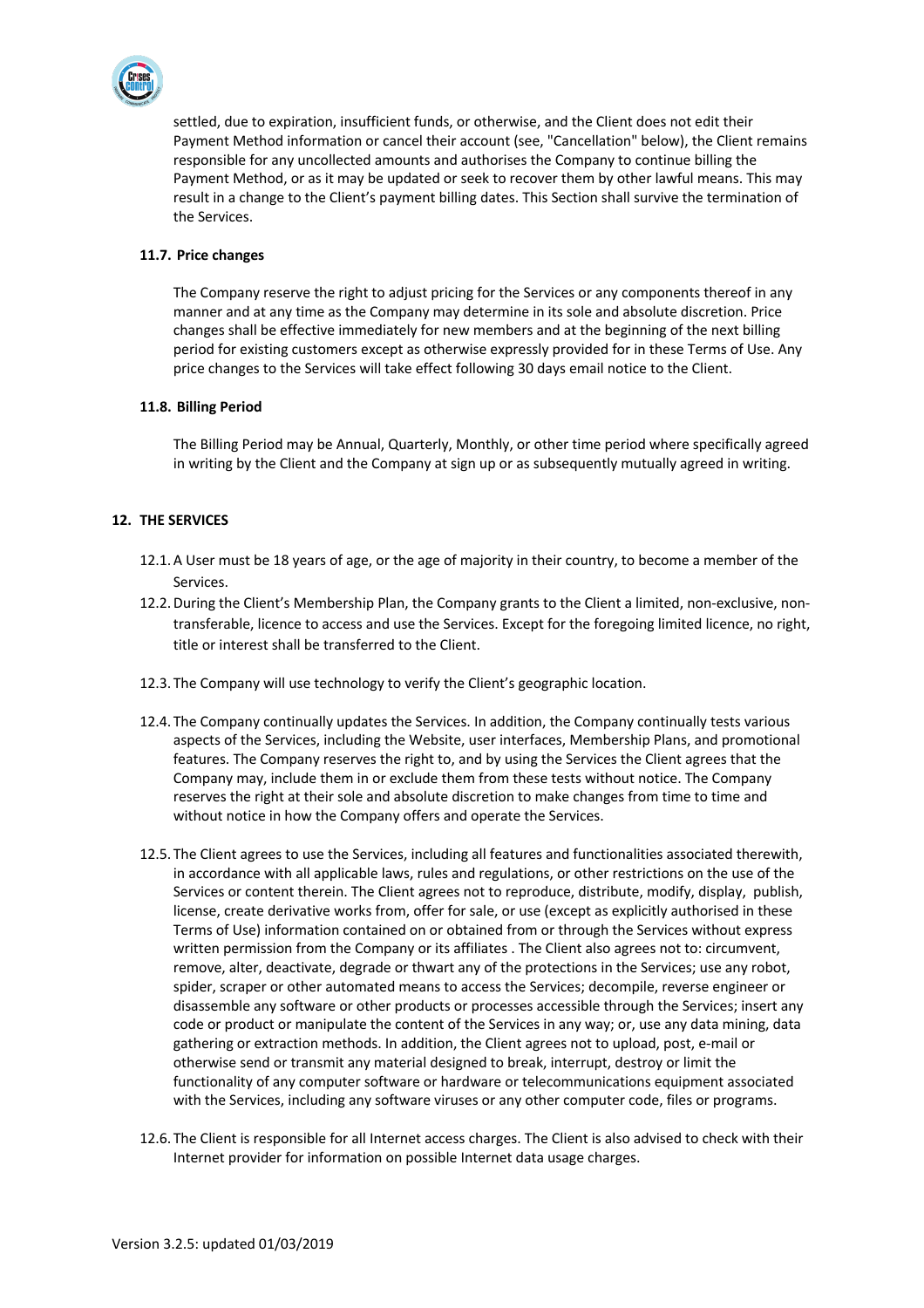

- 12.7. The Crises Control Software is designed to enable Push, SMS, Phone and Email messages to be sent through mobile devices. This software may vary by device and functionality and may also differ between devices. BY USING the SERVICES, THE CLIENT ACKNOWLEDGES AND AGREES TO THE END USER LICENSE AGREEMENT AND TO RECEIVE, WITHOUT FURTHER NOTICE OR PROMPTING, UPDATED VERSIONS OF THE APPLICATION AND RELATED THIRD-PARTY SOFTWARE. IF THE CLIENT DOES NOT ACCEPT THE FOREGOING TERMS, DO NOT USE THE SERVICES. THE COMPANY DOES NOT TAKE RESPONSIBILITY OR OTHERWISE WARRANT THE PERFORMANCE OF THESE DEVICES, INCLUDING THE CONTINUING COMPATIBILITY OF THE DEVICE WITH THE SERVICES. By using the Services, the Client agrees to look solely to the entity that manufactured and/or sold their device for any issues related to the device and its compatibility with the Services. If the Client's Crises Control ready device is sold, lost or stolen, the Client should deactivate their User account via the Website. If the Client fails to log out or deactivate their device, subsequent Users may access the Services through the Client's account to perform actions detrimental to the Client's interests and may be able to access information belonging to both the Client and the Company for which the Client may be held liable.
- 12.8. The Company may terminate or restrict the Client's use of the Services, without compensation or notice if the Client is, or if the Company suspects that they are:
	- (i) in violation of any of these Terms of Use or;
	- (ii) engaged in illegal or improper use of the Services.

# **13. CANCELLATION OR SUSPENSION REFUND POLICY**

- 13.1. The Client may cancel the Services at any time. On cancellation of the Services:
	- 13.1.1. If the Client's Membership Plan is cancelled during the Billing Period, the Services will remain accessible to the Client until the end of the Billing Period when it will be terminated.
	- 13.1.2. The Client must cancel their Membership Plan to the Services before it renews by giving one month's notice in order to avoid the next Billing Period Membership Fee.
	- 13.1.3. Payments for the Services are not refundable and fees for parts of the Billing Period for the Services shall not be refunded on cancellation of the Services as they are deemed to have been earned by the Company.
	- 13.1.4. The only exception to this Section is a manifest error in the fees charged.
- 13.2.On suspension of the Services in accordance with Section 14 below or otherwise where a warning has or has not been issued and where the Client has been found to be in breach of the Company's Terms of Use, all outstanding amounts shall become due immediately. The Company shall decide, at its sole discretion, whether to reconnect the Services. If the Services are subsequently reconnected the Client's sole remedy shall be for the Company to credit the Client's account with a number of days corresponding to the duration of th e suspension.
- 13.3.On suspension of the Services in accordance with Section 14 below or otherwise where a warning has or has not been issued and where the Client has been found NOT to be in breach of Company's Terms of Use, when Services are reconnected the Client's sole remedy shall be for the Company to credit the Client's account with a number of days corresponding to the duration of the suspension.
- 13.4. On suspension of the Services in accordance with Section 14 below or otherwise where a warning has or has not been issued , and where it has not been possible to determine conclusively that the Client has been in breach of Company's Terms of Use, the Company shall decide, at its sole and absolute discretion, whether to reconnect the Services. If the Services are reconnected the Client's sole remedy shall be for the Company to credit the Client's account with a number of days corresponding to the duration of the suspension.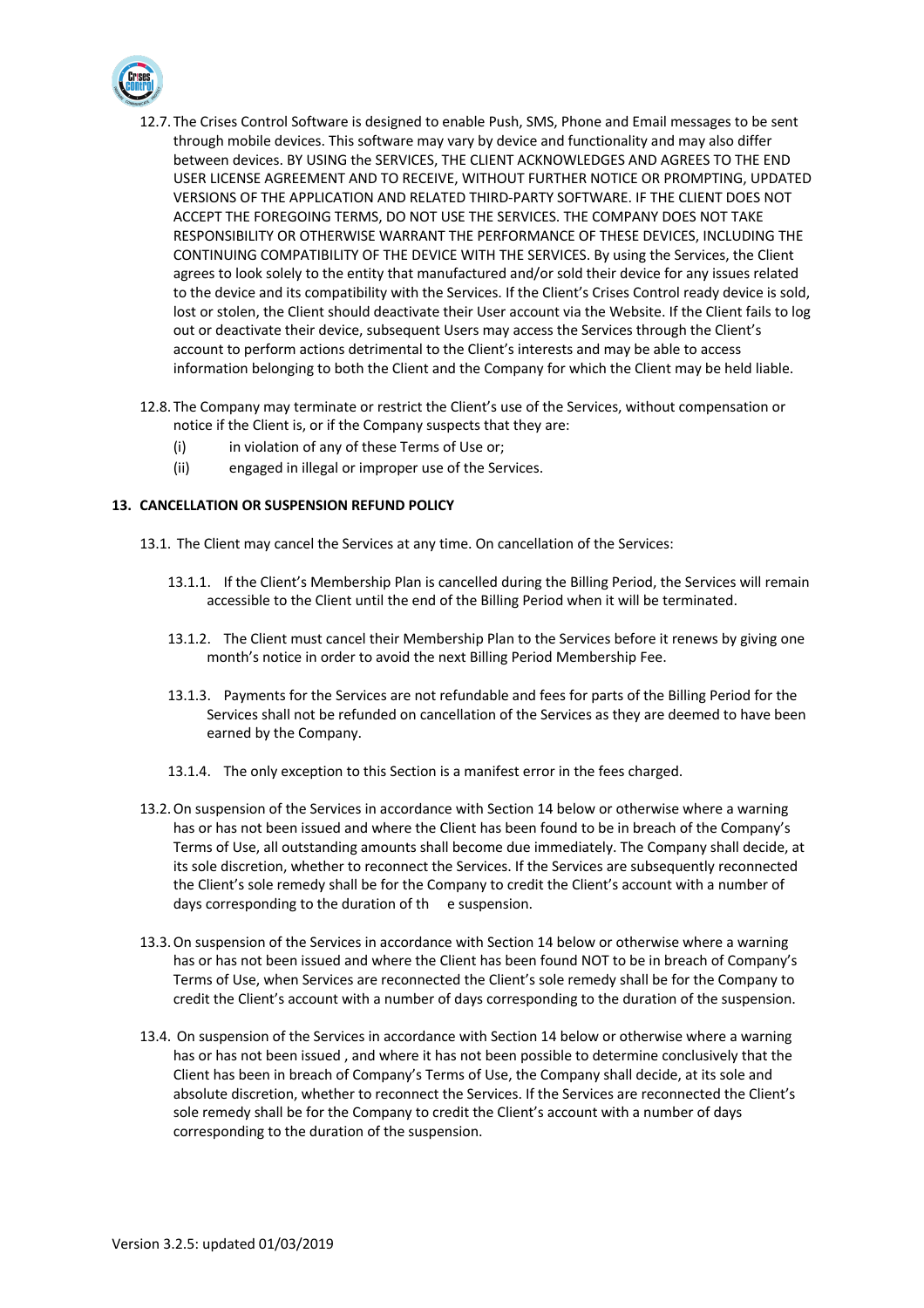

13.5. Where suspension of the Services has occurred, and on the provision of a satisfactory explanation or other acceptable undertaking by the Client, the sole remedy shall be for the Company to Credit the Client's account with a number of days corresponding to the duration of the suspension.

# **14. SUSPENSION AND TERMINATION**

14.1.Notwithstanding the provisions of Section 13 above and without limitation the Company shall be the sole arbiter of proper and lawful use of the Services.

Failure to comply with these Terms of Use constitutes a material breach of the Terms of Use upon which the Client is permitted to use the Services, and may result in the Company taking all or any of the following actions:

- I. Immediate, temporary or permanent withdrawal of the Client's right to use the Services.
- II. Immediate, temporary or permanent removal of any posting or material uploaded by the Client to the Services
- III. Issue of a warning to the Client.
- IV. Legal proceedings against the Client for reimbursement of all costs on an indemnity basis (including, but not limited to, reasonable administrative and legal costs) resulting from the breach.
- V. Further legal action against the Client.
- VI. Disclosure of such information to law enforcement authorities as the Company reasonably feels is necessary.
- 14.2.We exclude liability to the full extent permissible by the law for actions taken in response to breaches of these Terms of Use policy in particular but without limitation the termination of the Services during a crisis. The responses described in this policy are not limited, and the Company may take any other action they reasonably deem appropriate.
- 14.3.Notwithstanding any other provisions of these Terms of Use, where termination of the Services has occurred, all amounts owing shall become immediately due and no fees already paid in such circumstances shall be refundable.

# **15. PASSWORDS AND ACCOUNT ACCESS**

- 15.1. The Account Owner has access and control over the Crises Control account. The Account Owner's control is exercised through use of the Account Owner's password and therefore to maintain exclusive control, the Account Owner should not reveal the password to anyone. In addition, if the Account Owner wishes to prohibit others from contacting the Services and potentially altering the Account Owner's control, the Account Owner should not reveal the Payment Method details (e.g., last four digits of their credit or debit card, or their email address if they use PayPal) associated with their account. The Account Owner is responsible for updating and maintaining the truth and accuracy of the information they provide to the Company relating to the Client's account.
- 15.2. In order to provide the Client with ease of access to their account and to help administer the Services, the Company has implemented technology that enables them to recognise the Client as the Account Owner and provide them with direct access to their account without requiring them to retype any password or other User identification when they revisit the Services, which includes accessing via the Website.
- 15.3.By sharing the Services password or allowing others to access your account, the Account Owner agrees to be responsible for assuring that such Users comply with the terms of use and such Account Owner shall be responsible for their actions.
- 15.4. The Client should be mindful of any communication requesting that they submit financial or other account information. Providing information in response to these types of communications can result in identity theft. The Client is advised to always access their sensitive account information by going directly to the Website and not through a hyperlink in an email or any other electronic communication, even if it looks official. The Company reserves the right to place any account on hold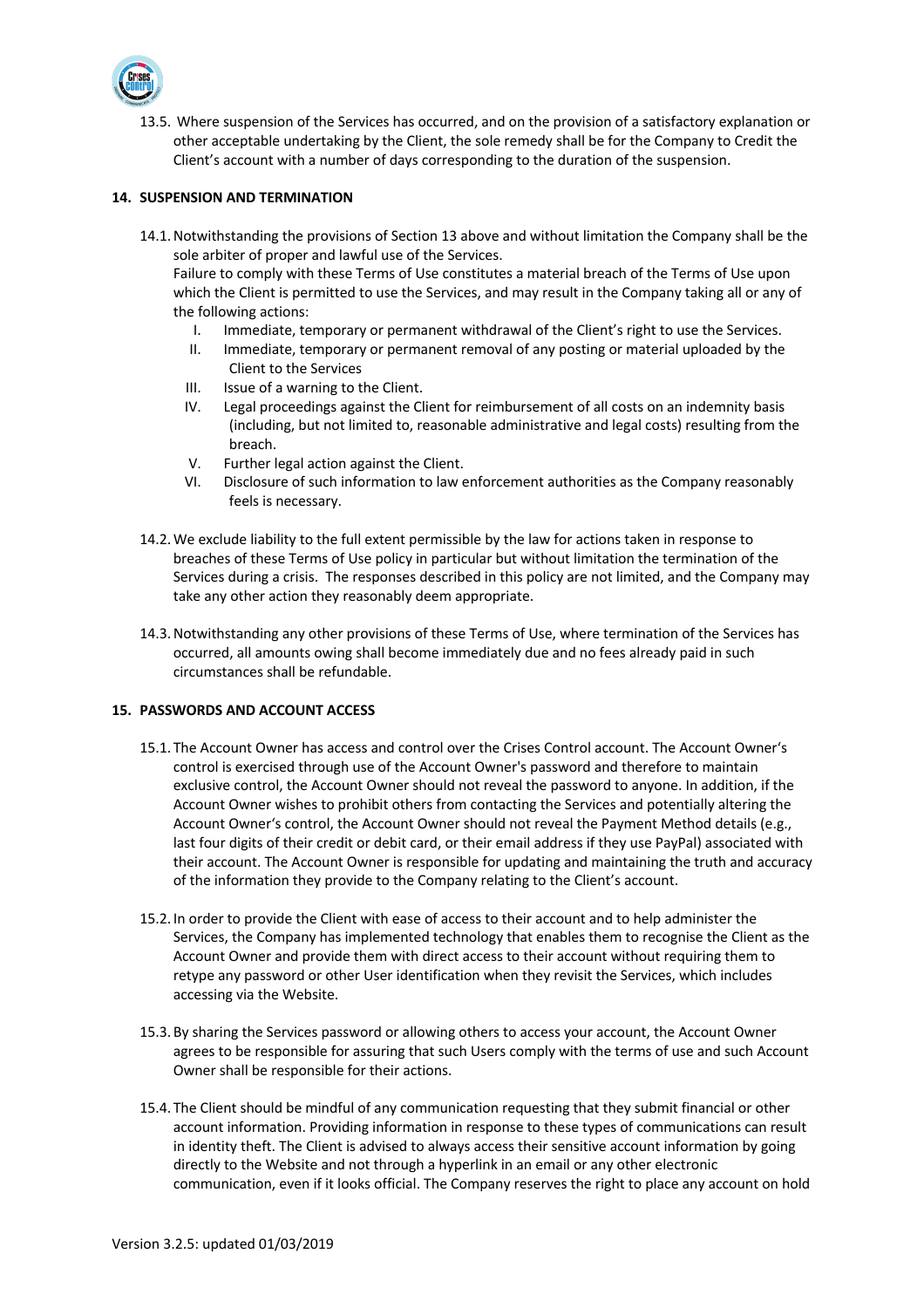

anytime without liability with or without notification to the Client or their Users in order to protect itself and its partners from what it believes to be fraudulent activity. The Company is not obligated to credit or discount a Membership Plan for holds which have been placed on their account by either a representative of Company or by the automated processes of the Services.

# **16. DISCLAIMERS OF WARRANTIES AND LIMITATION OF LIABILITY**

- 16.1. The Services and all content and software associated therewith, or any other features or functionalities associated with the Services, are provided "as is" and "as available" with all faults and without warranty of any kind. The Company does not guarantee, represent, or warrant that the Client's use of the Services will be uninterrupted or error-free. The Company specifically disclaims liability for the use of, Crises Control ready devices, and the Crises Control software (including their continuing compatibility with the Services).
- 16.2. To the extent permissible under applicable laws, in no event shall the Company, or its subsidiaries or any of their shareholders, directors, officers, employees or licensors be liable (jointly or severally) to the Client or its Users for any special, incidental, indirect or consequential damages of any kind, or any damages whatsoever.
- 16.3.Nothing in these terms of use shall affect any non-waivable statutory rights that apply to the Client. If any provision or provisions of these Terms of Use shall be held to be invalid, illegal, or unenforceable, the validity, legality and enforceability of the remaining provisions shall remain in full force and effect.

# **17. GOVERNING LAW**

- 17.1. These Terms of Use are governed by and will be construed in accordance with the laws of England and Wales. Any disputes arising under or in connection with these Terms shall be subject to the nonexclusive jurisdiction of the English Courts except as provided for at Section 21 - Dispute Resolution.
- 17.2. The laws of the Client's country may be different from English law and there may be additional legal requirements for the Client to use the Services. The Client must comply with all applicable local and international laws, statutes and regulations regarding their use of the Services. The Company cannot monitor the laws of every country and it is the Client's responsibility to ensure that their use of the Services is legal.

# **18. THIRD-PARTY APPLICATIONS**

The Client may encounter third-party applications (including, without limitation, websites, widgets, software, or other software utilities) ("Third Party Application(s)") that interact with the Services. These Third-party Applications may be used by the Client to import data related to the Client's account and activity. The Company is not responsible for such Third-party Applications. Such Third-party Applications are owned or operated by third parties that are not related to, with, or sponsored by the Company.

# **19. CLIENT DATA**

The data provided by the Client to use the Services remains the property and responsibility of the Client and must at all times comply with these Terms of Use in particular but without limitation Section 12 above.

The Client is solely responsible for any liability arising from inaccuracies or errors in their data.

On cancellation of the Services by the Client the Company will retain the data for 12 months for audit trail purposes, to allow the Client to obtain a copy of the data if necessary, to allow the Client to renew its Membership Plan temporarily for extraordinary reasons or to renew it permanently, if required.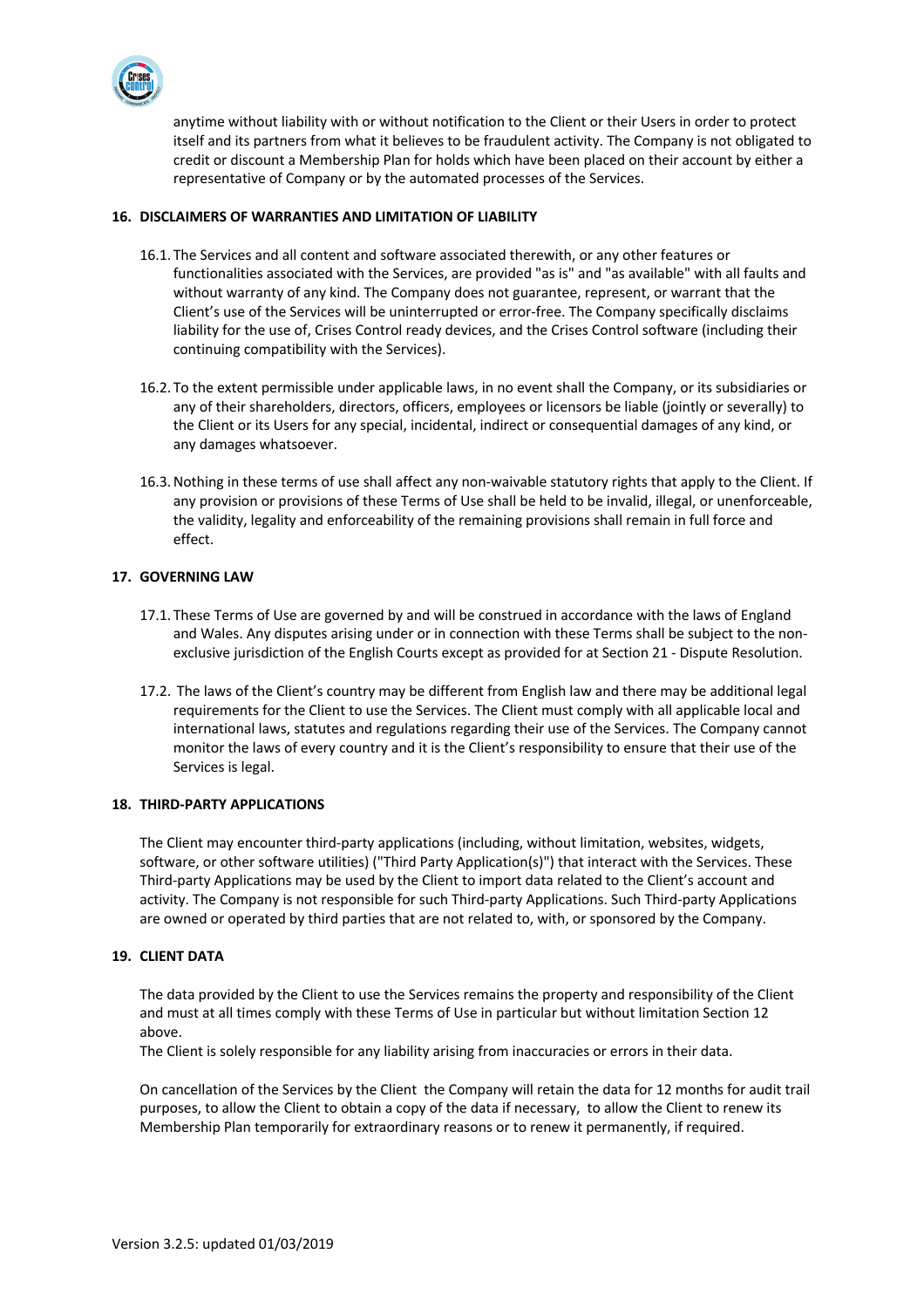

# **20. CUSTOMER SUPPORT**

If the Client needs assistance with their account, they are advised to click on the "Help" link at the top right hand corner of the Website at any time. This area provides answers to many frequently asked questions and information on reaching a live Customer Services representative. To find more information about the Services and its features, please visit Crises Control FAQ page (https://www.crisescontrol.com/faq/). In certain instances, Customer Services may best be able to assist the Client by using a remote access support tool through which they have full access to the Client's computer. If the Client does not want the Company to have this access, they should not consent to support through the remote access tool, and the Company will use reasonable endeavours to assist the Client through other means.

# **21. DISPUTE RESOLUTION**

- 21.1. The Parties agree that if any controversy or claim arises in relation to these Terms of Use representatives of each party shall negotiate promptly and in good faith in an attempt to resolve the matter between them, with at least two meetings convened for this purpose taking place.
- 21.2. If the parties are unable to resolve any dispute or claim pursuant to clause 21.1 the matter shall be referred to mediation in accordance with the procedures laid down from time to time by the Centre for Dispute Resolution ("CEDR") within thirty days of one party giving notice to the other that, in its reasonable opinion, no agreement will be reached by them.
- 21.3. If having followed the processes set out in clauses 21.1 and 21.2, the Parties have failed to resolve their controversy or settle their claim, then the matter shall be determined as follows:
	- 21.3.1. if the dispute shall be of a technical nature concerning the interpretation of the Services or relating to technical performance of the Services or any similar or related matter, then such dispute shall be referred at the election of either party for final settlement to an expert nominated jointly by the Parties or, failing such nomination within 14 days after either party's request to the other therefor, nominated at the request of either party by the President from time to time of the British Computer Society. Such expert shall be deemed to act as an expert and not as an arbitrator. His decision shall (in the absence of clerical or manifest error) be final and binding on the Parties and his fees for so acting shall be borne by the Parties in equal shares unless he determines that the conduct of either party is such that such party should bear all of such fees;
	- 21.3.2. in any other case the Parties submit to the exclusive jurisdiction of the English Courts See Section 17 above – Governing Law.

#### **22. FORCE MAJEURE**

No party shall be liable for failure to perform its obligations under these Terms of Use if such failure results from circumstances beyond the party's reasonable control, provided that the affected party shall take all reasonable steps to anticipate such circumstances and to reduce their impact.

#### **23. SEVERABILITY**

If and to the extent that any provision or any part of the provision of the Terms of Use is illegal, void or unenforceable for any reason, then such provision or part thereof (as the case may be) shall be deemed to be severable from the remaining provisions or parts of the relevant provision (as the case may be) all of which remaining provisions shall remain in full force and effect.

#### **24. WAIVER**

The waiver by the Company of any breach of any term hereunder shall not prevent the subsequent enforcement of that term and shall not be deemed a waiver of any subsequent breach.